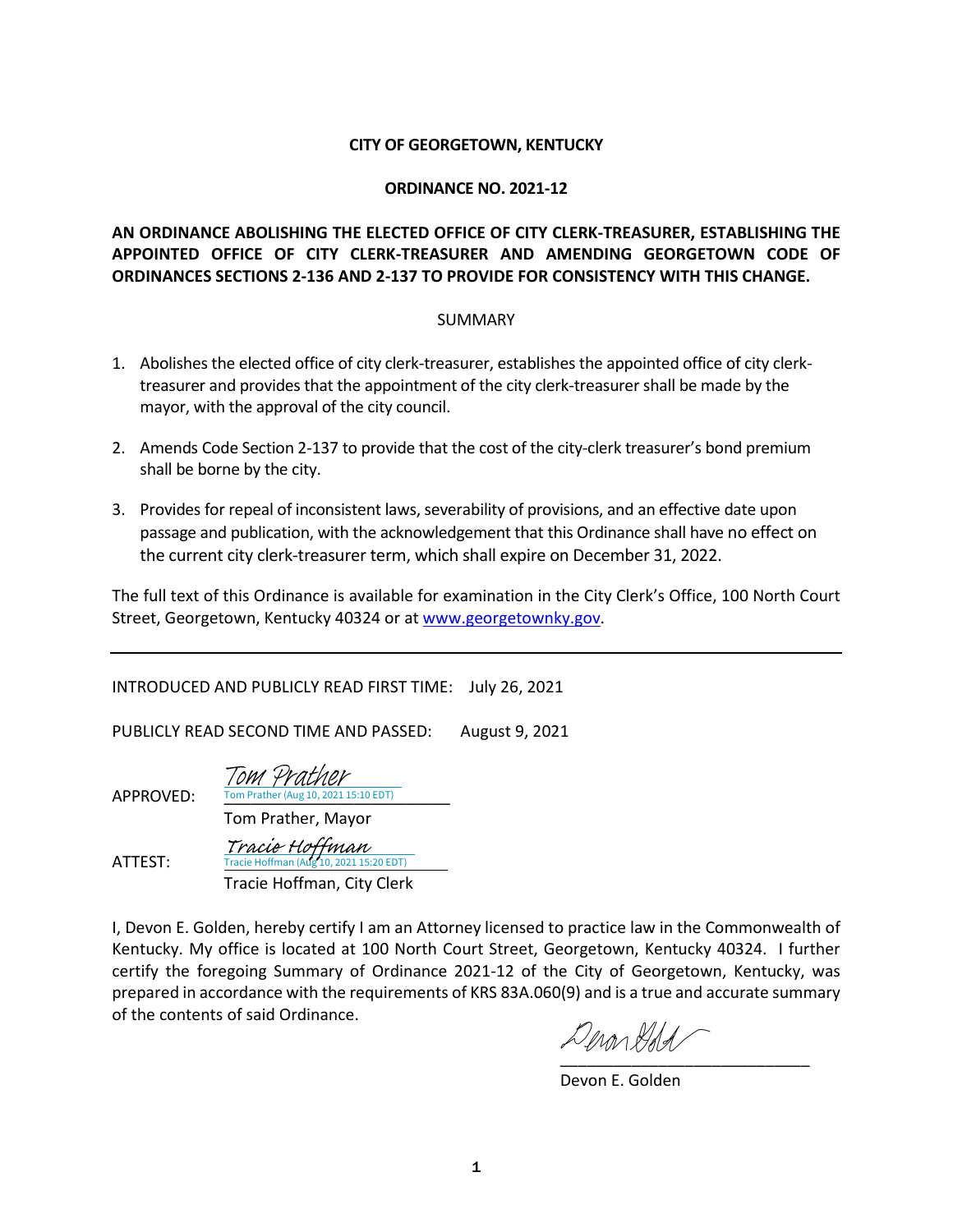# **CITY OF GEORGETOWN, KENTUCKY**

#### **ORDINANCE NO. 2021-12**

# **AN ORDINANCE ABOLISHING THE ELECTED OFFICE OF CITY CLERK-TREASURER, ESTABLISHING THE APPOINTED OFFICE OF CITY CLERK-TREASURER AND AMENDING GEORGETOWN CODE OF ORDINANCES SECTIONS 2-136 AND 2-137 TO PROVIDE FOR CONSISTENCY WITH THIS CHANGE.**

SPONSORS: Mark Showalter and Tammy Lusby Mitchell

NOW, THEREFORE, BE IT ORDAINED BY THE CITY OF GEORGETOWN, KENTUCKY, AS FOLLOWS:

# **SECTION ONE**

A new Section of Chapter 2, Article III, Division 4 of the Georgetown Code of Ordinance is created to read as follows:

# **The elected office of city clerk-treasurer is hereby abolished, and the appointed office of city clerk-treasurer, bearing the same duties and responsibilities, is hereby established.**

# **SECTION TWO**

Chapter 2, Article III, Division 4, Section 2-136 is amended as follows:

# **Sec. 2-136.** [**Qualifications.**] **Appointment.**

 **The appointment of the clerk-treasurer shall be made by the mayor, with the approval of the city council.** [No person shall be eligible to the office of clerk-treasurer unless he has been a qualified voter of the city for at least two years prior to his election.]

# **SECTION THREE**

Chapter 2, Article III, Division 4, Section 2-137 is amended as follows:

# **Sec. 2-137. Merger of clerk and treasurer.**

- (a) The functions and duties of the city clerk are hereby conferred upon the city treasurer, who will be known as clerk-treasurer. [In addition to the duties prescribed by state law, the clerk-treasurer shall be elected by popular vote for a four-year term beginning with the elections held in 1957, for a term beginning in the year 1958, and every four years thereafter.]
- (b) The bond for the clerk-treasurer shall be as set by council, which shall be a bond furnished by an approved casualty and insurance company, and the [officer] **city** shall pay the premium for same.

# **SECTION FOUR**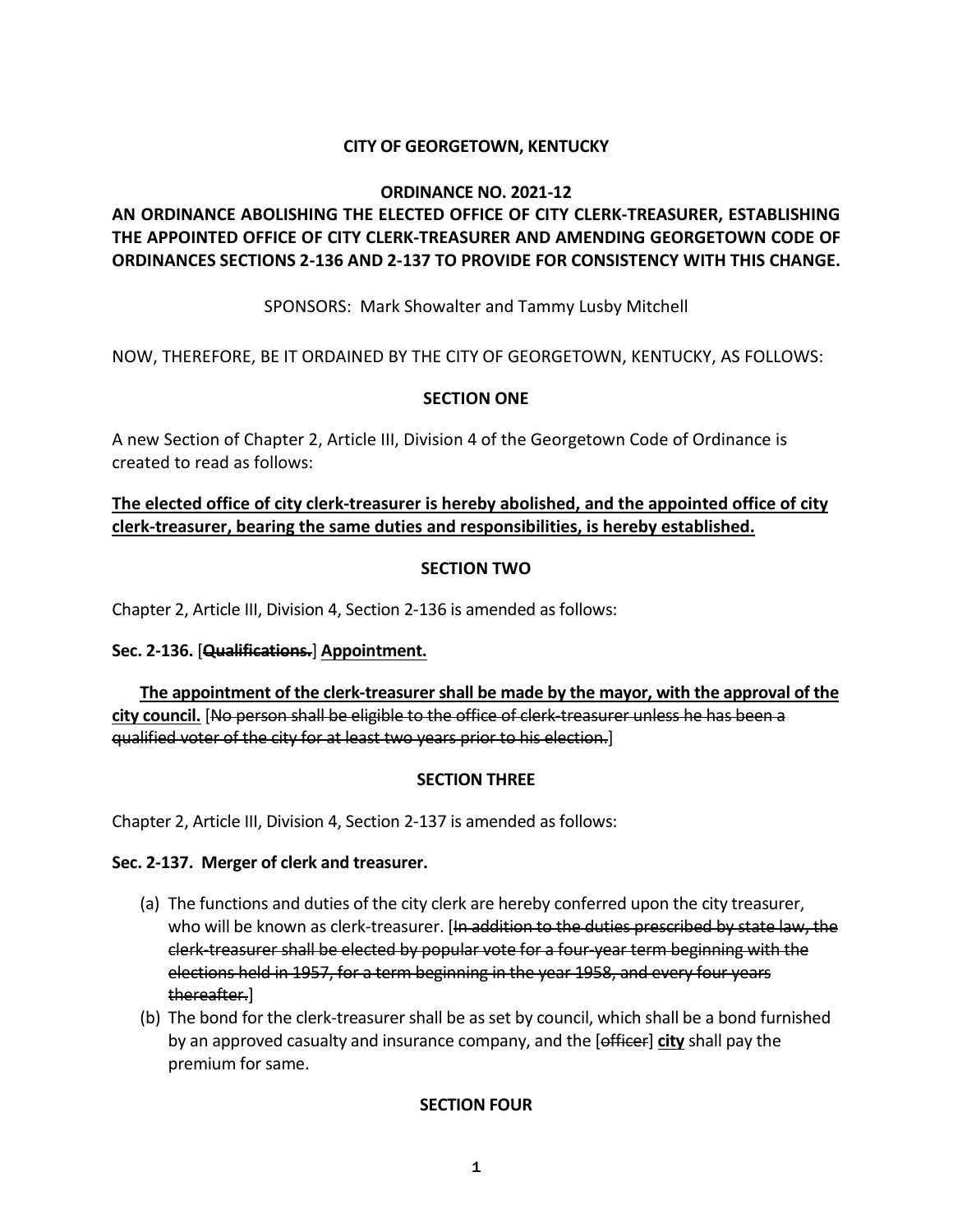If any section, subsection, paragraph, sentence, clause, phrase, or a portion of this ordinance is declared illegal or unconstitutional or otherwise invalid, such declaration shall not affect the remaining portions hereof.

#### **SECTION FIVE**

All ordinances or parts of ordinances in conflict with this Ordinance are hereby repealed.

# **SECTION SIX**

This Ordinance shall be in full force and effect upon passage and publication but shall have no effect on the current city clerk-treasurer term, which shall expire on December 31, 2022.

PUBLICLY INTRODUCED AND READ FIRST TIME: July 26, 2021

PUBLICLY READ SECOND TIME AND PASSED: August 9, 2021

APPROVED: Tom Prather (Aug 10, 2021 15:10 EDT) Tom Prather

Tom Prather, Mayor

 $Tracie~Hoffman$ <br>ATTEST: Tracie Hoffman (Aug 10, 2021 15:20 EDT)

Tracie Hoffman, City Clerk

2